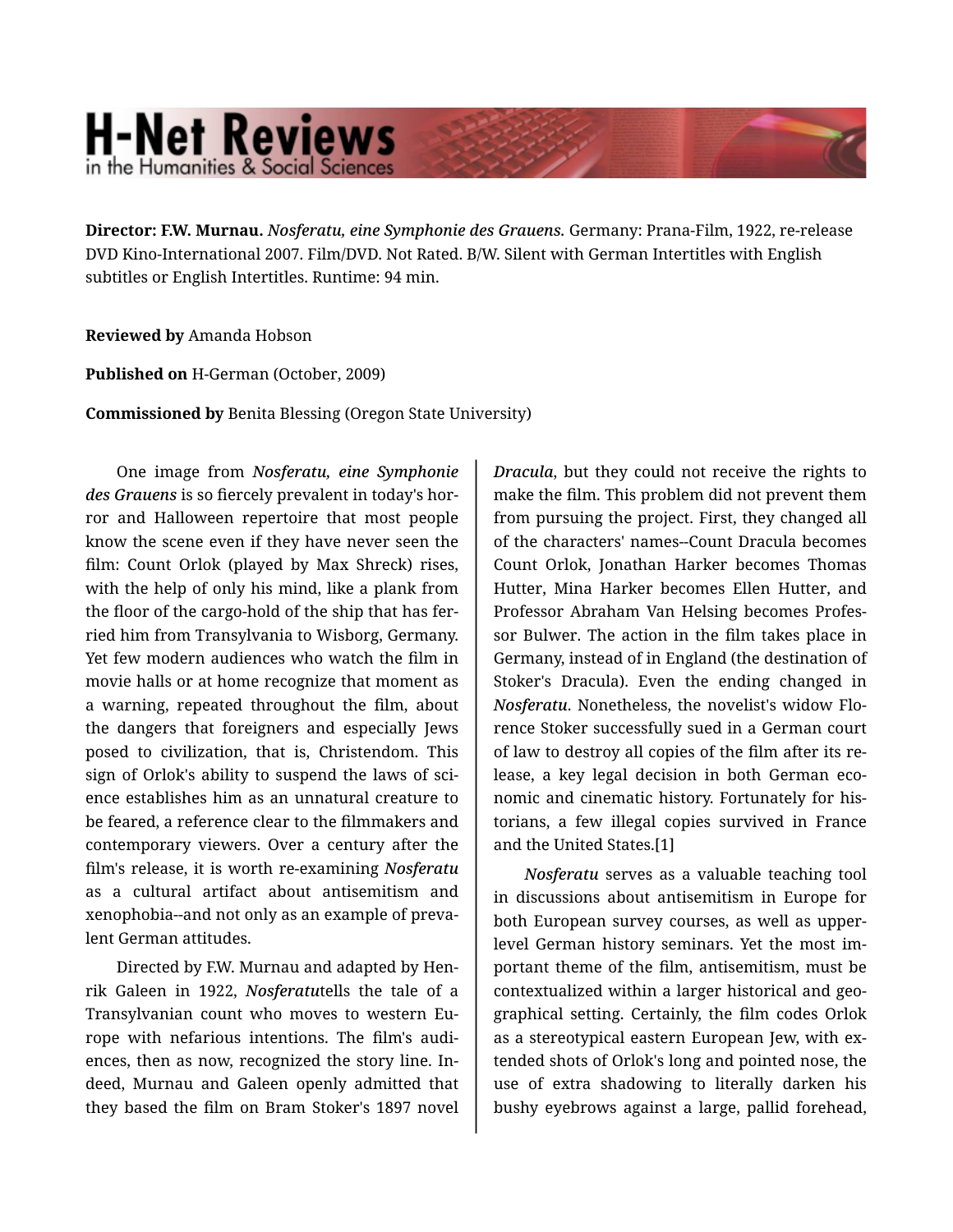and costuming that made Orlok's lack of normal, masculine musculature apparent. The German filmmaking team did not create this image: Stoker had provided them with the features to portray Orlok as Jewish. Galeen's script closely follows Stoker's description of Dracula, whom Stoker de‐ scribes in the following manner: "[Dracula's] face was a strong--very strong aquiline, with high bridge of the thin nose and peculiarly arched nos‐ trils; with lofty domed forehead."[2] As Matthew Biberman has observed, English literature from the medieval period to the early modern era grad‐ ually feminized images of Jews.[3] Thus, a useful exercise for students learning about the antisemitism of this pre-World War II period should not stop at comparing the image of Orlok in *Nos‐ feratu* with later Nazi antisemitic propaganda, for example the marketing material for *Der ewige Jude* (dir. Fritz Hippler, 1940) or images from the antisemitic children's book *Der Giftpilz*.[4] After juxtaposing Stoker's written description of Dracu‐ la with the cinematic version of Orlok, a reading of George Orwell's 1945 essay "Anti-semitism in Britain" provides insight into the history of Jewish immigration to England and attitudes towards not only Jews but antisemitism and nationalism.[5]

Orlok, Dracula, and Jews embodied the Other and the xenophobic fears towards immigrants, again a trope easily followed in a larger and longer historical European context. The connec‐ tion of the Jewish community with plague and death is embedded throughout the narrative of *Nosferatu*. The plague follows Orlok from Transyl‐ vania in the east to Wisborg in the west, suggest‐ ing the dangers of the invasion of the eastern Jew into western Europe. Orlok literally brings de‐ struction, decay, and death in his wake. At each port the ship stops in rashes of death occur and the entire crew of the ship dies before its arrival at Wisborg. Although the victims seem to be vic‐ tims of the Black Death, the intertitles explain that "All victims appear to have the same strange wounds on their necks the origin of which is still a mystery to doctors." Orlok thus spreads a kind

of plague specific to him and, by extension, his kind. Moreover, he carries this plague in his cof‐ fin-bed, filled with Transylvania soil, thus further‐ ing ideas about Jews' animal-like behavior and filth. To clearly seal his fate as a non-Christian beast, the victims' unidentifiable wounds suggest an allusion to a biblical mark of the beast. Refer‐ ring again to the Stoker connection to the film's plot, the status of nineteenth-century Britain as one of the most important ports of trade came at a price. The expansion of sea trade with other parts of the world meant an increase in diseases that arrived at ports, leading to a major public debate about the role of the port authority in keeping Britain safe--from diseases, certainly, but also from their foreign carriers.[6]

The medium of film, of course, permitted fur‐ ther articulations of images of Jews more effec‐ tively than in books. Here lie the beginnings of specifically German tropes about Jews that pro‐ vide a bridge between nineteenth-century anti‐ semitism in European contexts and antisemitic images of Nazi Germany. In one of the most omi‐ nous scenes, Orlok's shadow acts as his agent. His shadow-hand stretches out from his body to at‐ tack Ellen and squeezes her breast until she faints, thus violating her in a manner that neither she nor her friends and family can protect her against.[7] Orlok thus not only spreads plague, but attempts to usurp Hutter's place with his wife, which puts her purity into question. The shadow is integral to *Nosferatu*; an intertitle admonishes: "Beware that his shadow does not engulf you like a demonic nightmare." This image of a Jewish shadow as an evil, monstrous rapist and killer lat‐ er found expression in Nazi propaganda claims of a Jewish shadow government. Claims about an unseen, hidden force that permitted Jews to vio‐ late and take over the world appeared in multiple Nazi posters and writings; an easily accessible ex‐ ample of this concept is the 1939 excerpt "The Jewish Problem" by Max Eichler, one of the many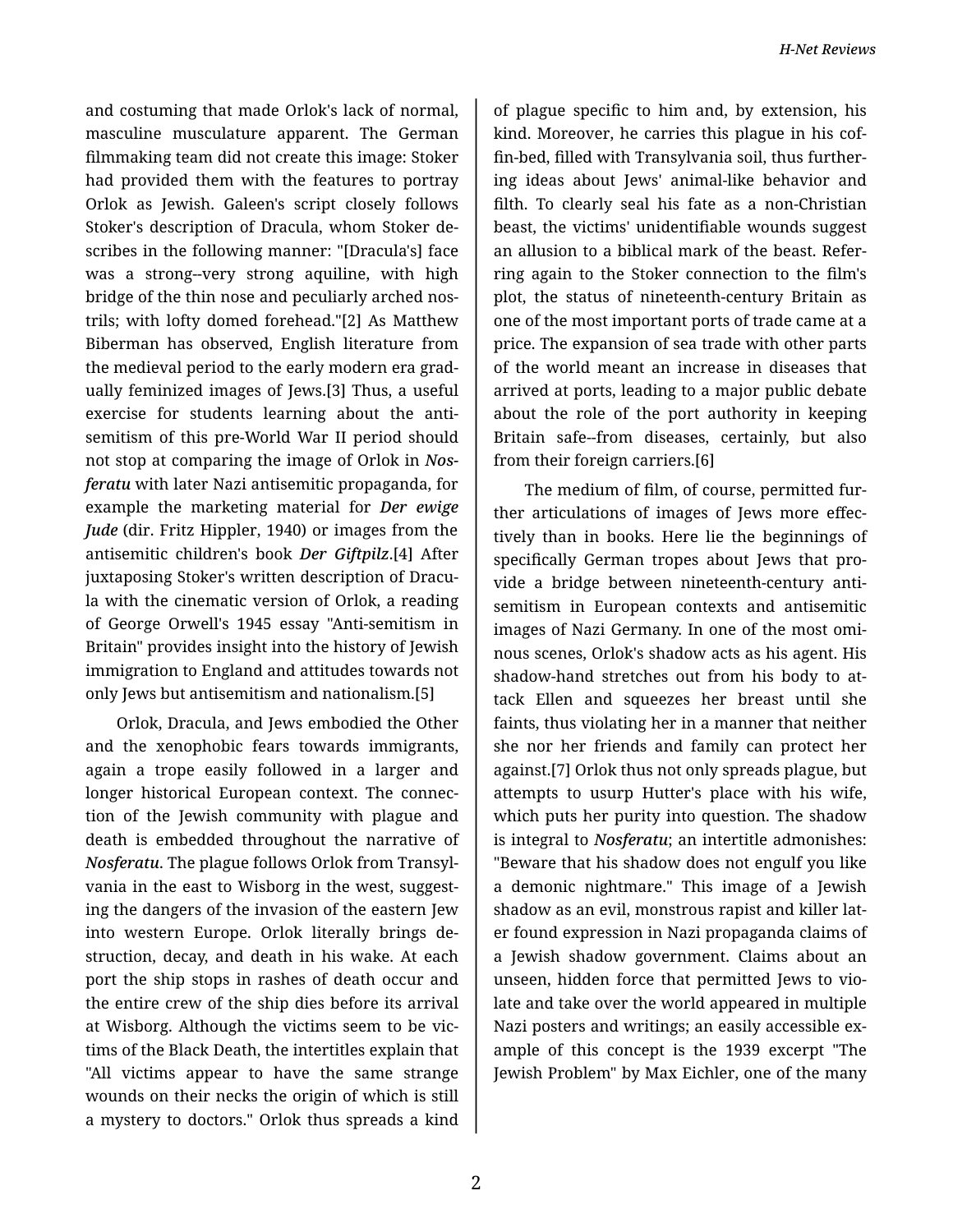sources available at the online German Propagan‐ da Archive.[8]

*Nosferatu, eine Symphonie des Grauens* pro‐ vides the opportunity to discuss the evolution of antisemitic images and ideas in Europe and Ger‐ many prior to World War II Nazi propaganda. These ideas, as demonstrated by an in-depth ex‐ amination of *Nosferatu* as an adaptation of Stok‐ er's novel, were not unique to German society or cinema. *Nosferatu* has remained a staple of cour‐ ses on modern Germany and the Holocaust. With a few changes to traditional approaches to teach‐ ing *Nosferatu,* the film can take discussions of an‐ tisemitism and xenophobia beyond a few famous scenes that serve as visual aids for a lecture and into an investigation of the film as one link in the development of antisemitic thought in Europe.

Notes

[1]. David J. Skal, "The English Widow and the German Count," *Hollywood Gothic: The Tangled Web of* Dracula *from Novel to Stage to Screen* (New York: Faber and Faber, 1990), 76-101.

[2]. Bram Stoker, *Dracula: A Norton Critical Edition*, ed. Nina Auerbach and David J. Skal (New York: Norton, 1997), 23.

[3]. Matthew Biberman, *Masculinity, Antisemitism and Early Modern English Literature: From the Satanic to the Effeminate Jew* (Burling‐ ton, VT: Ashgate Publishing, 2004).

[4]. Ernst Hiemer, *Der Giftpilz (*Berlin: Julius Streicher, 1938); stable URL: [http://](http://www.archive.org/details/DerGiftpilz) [www.archive.org/details/DerGiftpilz.](http://www.archive.org/details/DerGiftpilz)

[5]. George Orwell, "Antisemitism in Britain," *Contemporary Jewish Record* (April 1945); avail‐ able at numerous sites online, such as [http://](http://www.orwell.ru/library/articles/antisemitism/english/e_antib) [www.orwell.ru/library/articles/antisemitism/eng](http://www.orwell.ru/library/articles/antisemitism/english/e_antib)‐ [lish/e\\_antib](http://www.orwell.ru/library/articles/antisemitism/english/e_antib) (Retrieved October 28, 2009).

[6]. Krista Maglen, "'The First Line of De‐ fence': British Quarantine and the Port Sanitary Authorities in the Nineteenth Century," *Social His‐ tory of* Medicine 15, no. 3(2002): 413-428.

[7]. Nina Auerbach, *Our Vampires, Ourselves* (Chicago: University of Chicago Press, 1995), 73-74.

[8]. Max Eichler, "The Jewish Problem," in *Du bist sofort im Bilde* (Erfurt: J. G. Cramer's Verlag, 1939), 139-142*.* Stable URL: [http://www.calvin.edu/](http://www.calvin.edu/academic/cas/gpa/imbild1.htm) [academic/cas/gpa/imbild1.htm.](http://www.calvin.edu/academic/cas/gpa/imbild1.htm) The homepage for the archive is [http://www.calvin.edu/academic/](http://www.calvin.edu/academic/cas/gpa/) [cas/gpa/.](http://www.calvin.edu/academic/cas/gpa/)

28

10.